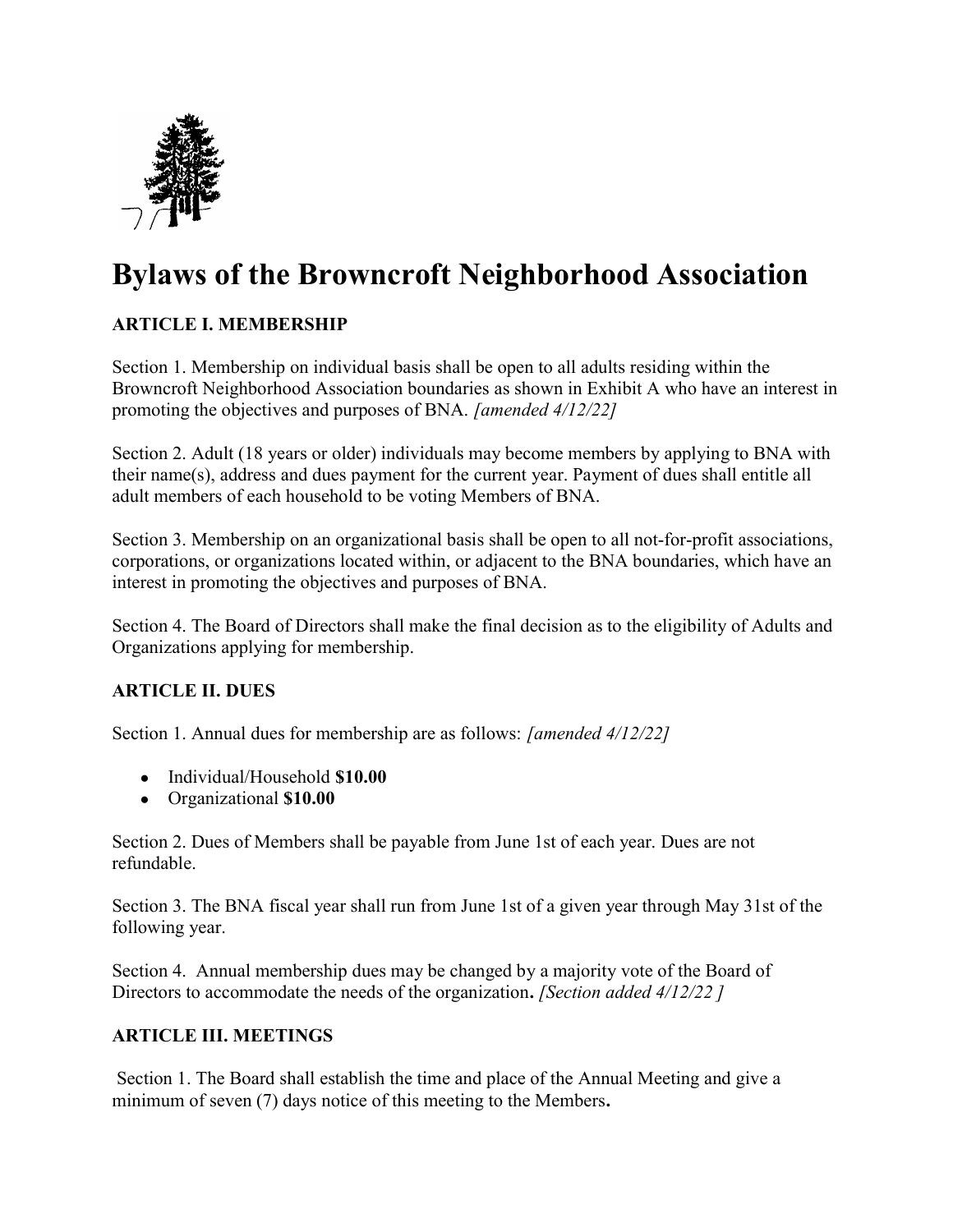Section 2. The Board or President may call other General Member Meetings at their discretion. The Members shall be given a minimum of seven (7) days notice of any General Meeting and its purpose, whether for public information dissemination, educational, social, organizational, or neighborhood issue related subjects.

Section 3. A Special Member Meeting of the BNA maybe called by petition signed by at least 15 Members. Such a petition must be given to the President and Board of Directors at least 20 days before the proposed date of the meeting being called, whereupon the Board will notice the BNA membership of said meeting.

Section 4. Meetings of the Board, other than the June Meeting maybe called at the President's discretion or by any nine (9) Directors. Such Board Meetings shall be called at least three times a year. Members of the Board shall be given a minimum of seven (7) days' notice of any Board Meeting and its purpose.

Section 5. Notification of Meetings shall be given by e-mail or by mail and shall state the purposes, time and place of the meeting. When so arranged in advance by the convener of the Meeting, any or all Directors, or in the case of a Member Meeting, BNA members, may participate in a meeting by means of a telephone conference, electronic video screen communication or similar communications equipment. Participation by such means shall constitute presence in person at a meeting provided that all persons participating in the meeting can hear each other at the same time and each individual may participate in all matters before the Board, including, but not limited to, proposing, objecting to and voting upon a specific action taken at the meeting. *[section added4/12/2022]* 

Section 6. "Robert's Rules of Order" shall govern the conduct of all meetings of BNA.

[Article amended 4/12/2022]

## ARTICLE IV. ELECTION OF OFFICERS

Section 1. If no more than one (1) candidate is nominated for any office, election of that Officer may be by voice vote at the Annual Meeting.

Section 2. If any office is contested, ballots bearing the names of the candidates, and the office for which they seek election shall be given to all voting BNA Members at the Annual Meeting. The candidate receiving the largest number of votes for an office shall be elected to it. The Board shall ensure the validity of the ballots cast.

## ARTICLE V. DUTIES OF OFFICERS AND STREET REPS

Section 1. New Officers shall assume the duties of their offices at the Annual Meeting.

Section 2. The President shall preside at all meetings of the Members, Board, and Executive Committee, or the Vice-President in his/her stead, when the President is unable to do so. The President shall appoint all committee heads and special committees as maybe authorized by the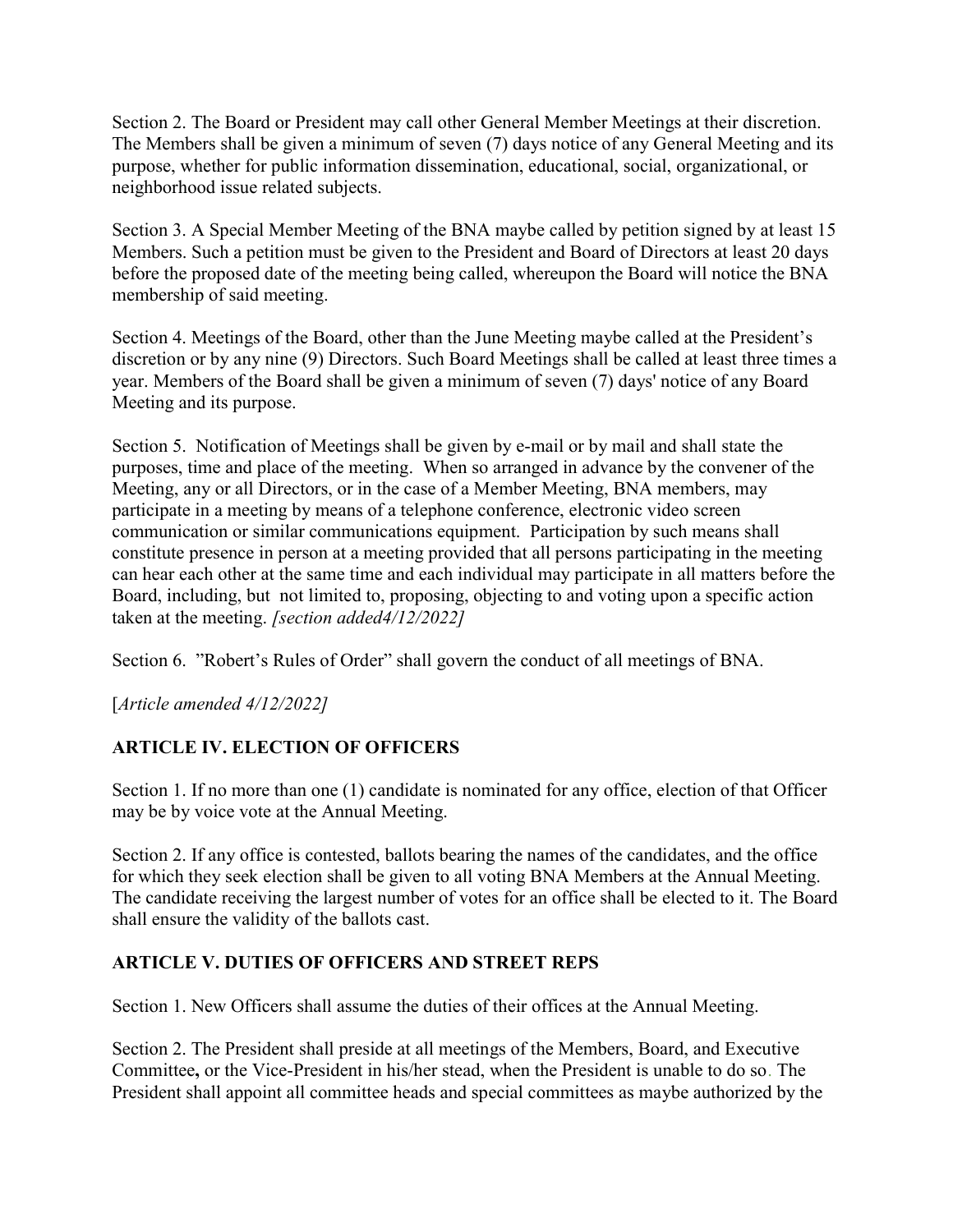Board or Executive Committee. The President is an Ex-officio member of all BNA Committees. The President prepares the agendas for all Meetings of BNA and acts as the spokesperson for the organization or appoints others to do that in specific instances. The President oversees the division of responsibilities among Officers. The President deals with all items requiring organizational decisions; allocating responsibility for making decisions to appropriate group or individual, including him/herself.

Section 3. The Vice-President assumes the responsibilities of the President in his/her absence or disability. The Vice-President will give particular attention to overseeing a portion of the organization's activities, especially committees, programs, and coalitions as determined in consultation with the President.

Section 4. The Secretary will have responsibility for seeing that minutes of the Board and Executive Committee Meetings are taken, approved, and stored. He/she will send notices of meetings to those who are entitled. He/she will also have responsibility to see that a master list of Membership, and Constitution and Bylaws are up to date prior to each Member Meeting.

Section 5. The Treasurer shall have charge of the BNA funds, and shall keep a regular account of them. The Treasurer shall make disbursements of the funds that are authorized by the Board or Executive Committee. All bills amounting to \$5 or more shall be paid by check, signed by the Treasurer. The Treasurer shall make regular reports of the BNA financial situation. The Treasurer shall present annually to the June Board Meeting a balance sheet of accounts as of the 31st of May for the previous fiscal year.

Section 6. The Street Representatives, as members of the Board of Directors shall attend at least two Board meetings per year and primarily act as liaison between their street residents and the Association. Their duties may include: collecting yearly dues and remitting them to the Treasurer, distribution of the Newsletter and other activities delegated by the Board or Executive Committee.

Section 7. Any officer, Street Representative, or Standing Committee Chair may be removed by a two thirds vote of the Board of Directors for actions or statements undermining the mission of the Browncroft Neighborhood Association; failing to perform their duties as outlined in these Bylaws; or otherwise violating the BNA Constitution or Bylaws." [section added 4/12/2022]

## ARTICLE VI. EXECUTIVE COMMITTEE

Section 1. The Executive Committee will administer to the affairs of BNA following the policy and directives from the Board.

Section 2. Any Executive Committee Member maybe subject to disciplinary action by 2/3 vote of the entire Executive Committee and a majority of the entire Board for non-performance of duty in Office, or for persistent, unexcused, non-attendance at meetings of the Executive Committee. This action could be removal from Office or suspension of authority.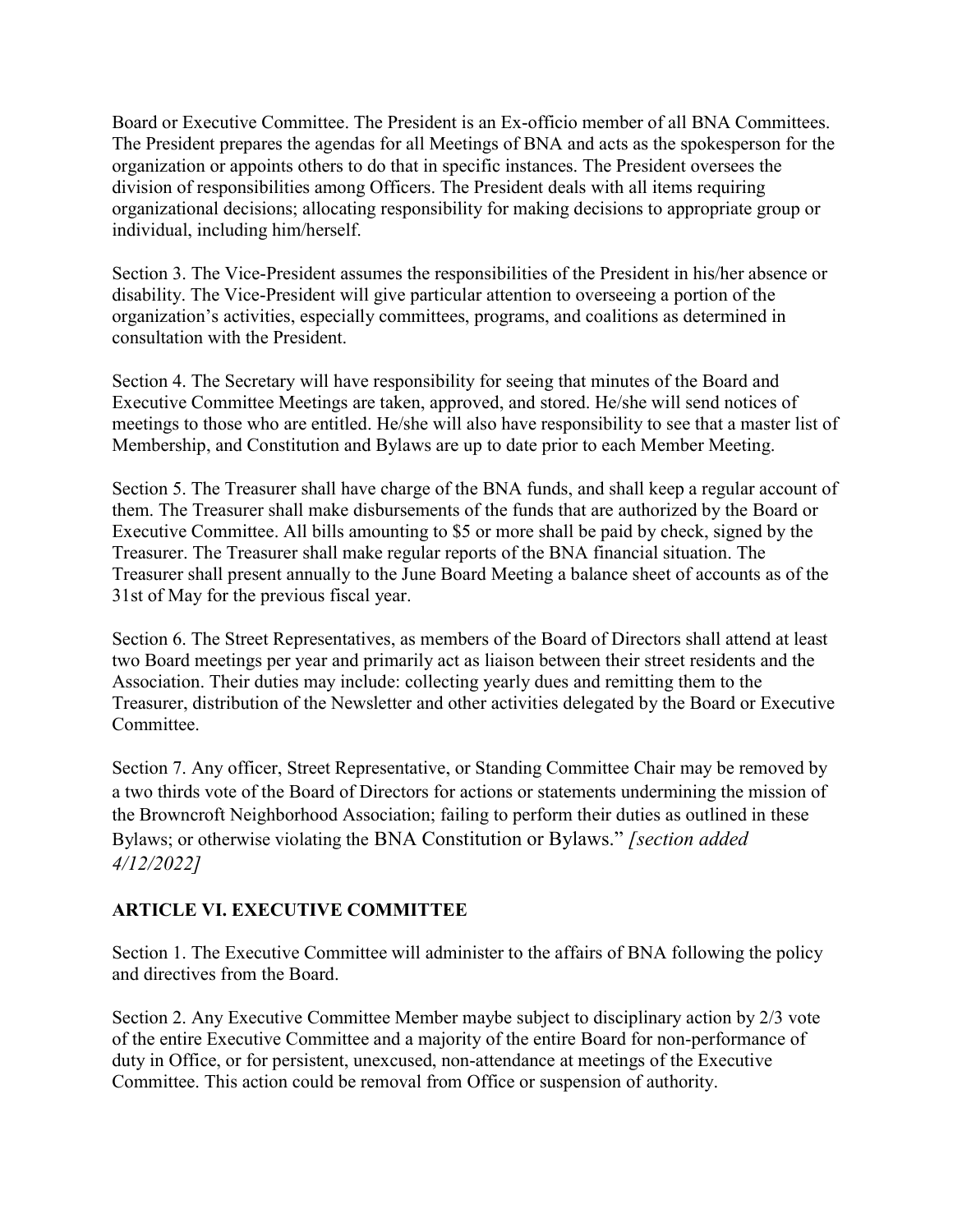Section 3. The Executive Committee shall meet no later than July after the Annual Meeting and may provide by resolution for the time and/or place for holding of additional regular meetings without other notice of such meetings.

Section 4. Special Meetings of the Executive Committee may be called by the President or any three (3) other Members of the Executive Committee upon notice to each Committee Member.

Section 5. The act of a majority of the voting Members of the Executive Committee present at a meeting at which a quorum is present shall be the act of the Executive Committee, unless a greater number is required by these Bylaws.

## ARTICLE VII. ORGANIZATION

Section 1. The President may appoint any Special Committee deemed necessary. The Committee Chairperson of a Special Committee shall serve upon the recommendation of the President and a majority of the Executive Committee.

Section 2. The Standing Committees of BNA as established by the Board are: Budget and Finance, Crime Prevention, Beautification, Hospitality, Newsletter, and Zoning. The President with Board approval, may designate such further Standing Committees as deemed necessary. Chairpersons of the Standing Committees shall serve upon the recommendation of the President and a majority of the Board. Standing Committees of BNA must make at least one verbal report of activities before the Board of Directors each year.

Section 3. The Budget and Finance Committee shall be chaired by the Treasurer, who may appoint members as needed. This Committee shall be responsible for an annual report to the Board regarding the organization's accounts. [amended 4/12/2022]

Section 4. All external committee activities such as correspondence, news release, or public statements stating or implying a position of BNA must be reviewed and approved in content (not structure) by the President and Board of Directors or Executive Committee prior to its release. This rule does not apply to general communication or correspondence relating to performing the day-to-day activities of a Committee.

Section 5. No BNA Committee shall be limited in its number of members and shall be open to all Members willing to participate in that committee's activity unless otherwise stated in these Bylaws.

Section 6. A disclaimer: Officers and Directors shall not be personally liable for any accidents, debts, or other liabilities incurred by BNA. Liability Insurance with coverage of not less than \$1,000,000 and Officers and Directors Insurance with coverage of not less than \$1,000,000 will be maintained by the organization. *[amended*  $4/12/2022$ *]* 

Section 7. A Street Representative will serve on the Executive Committee from each of the following Districts.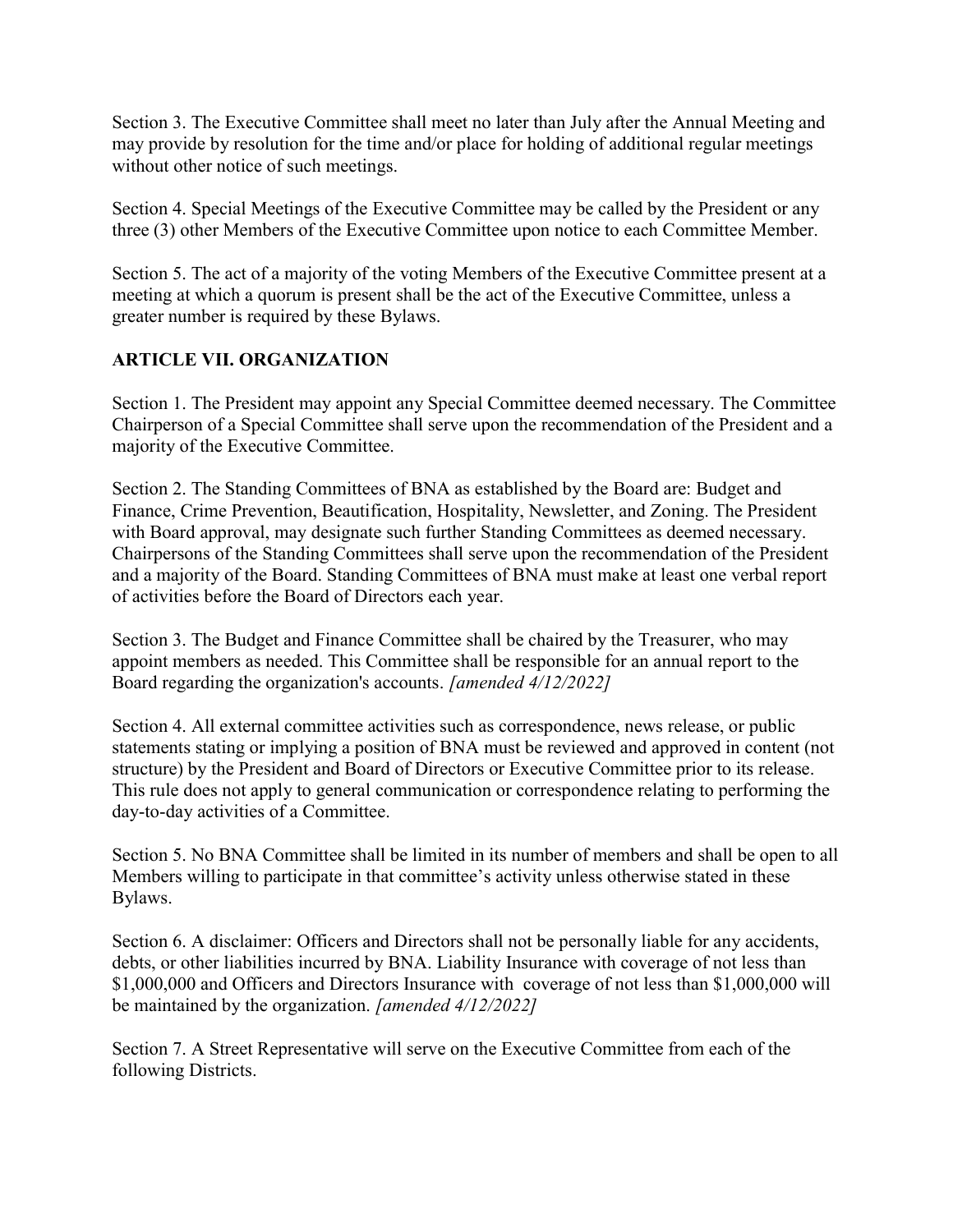- ELM DISTRICT: Berwick Road, Elm Drive, Elmcroft Road, Lanark Cresent, Merchants Road, Monticello Drive, Quentin Road.
- CORWIN DISTRICT: Browncroft Blvd., Corwin Road, Dorchester Road, Gramercy Park, Ramsey Park, Windemere Road.
- CROYDON DISTRICT: Beresford Road, Croydon Road, Gaslight Lane, Newcastle Road, Yarmouth Road.

## ARTICLE VIII. ANNUAL MEETING

Section 1. The Board shall establish during the 1st quarter of the calendar year an Annual Meeting Chairperson and a Nominating Committee.

Section 2. The Nominating Committee will consist of Members of the Board and will provide to the Board a report containing a listing by job title, all names of people having shown an interest in carrying out both their individual job duties and the Bylaws of this organization.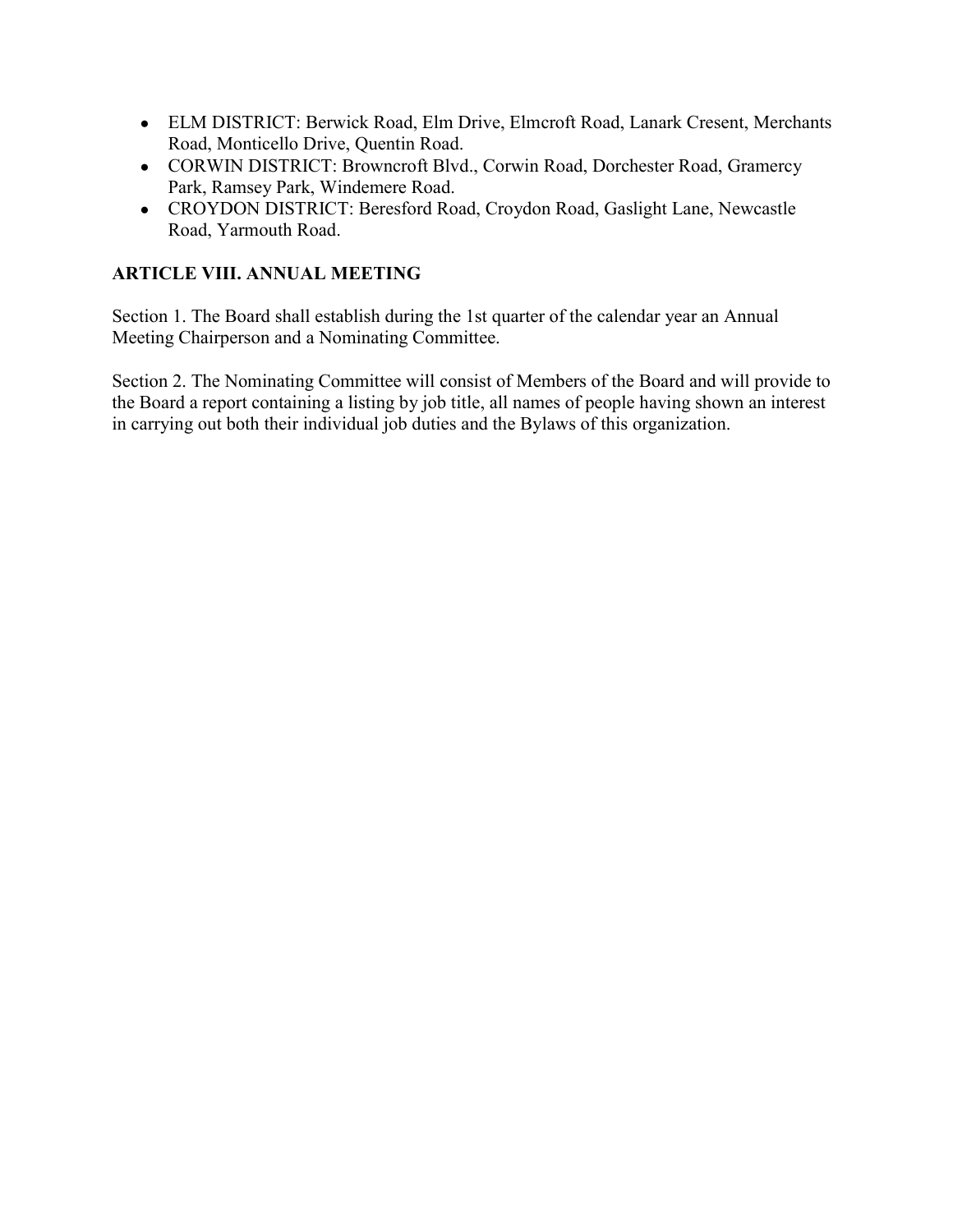



BNA MEMBER STREETS LABELED

BNA BOUNDARY